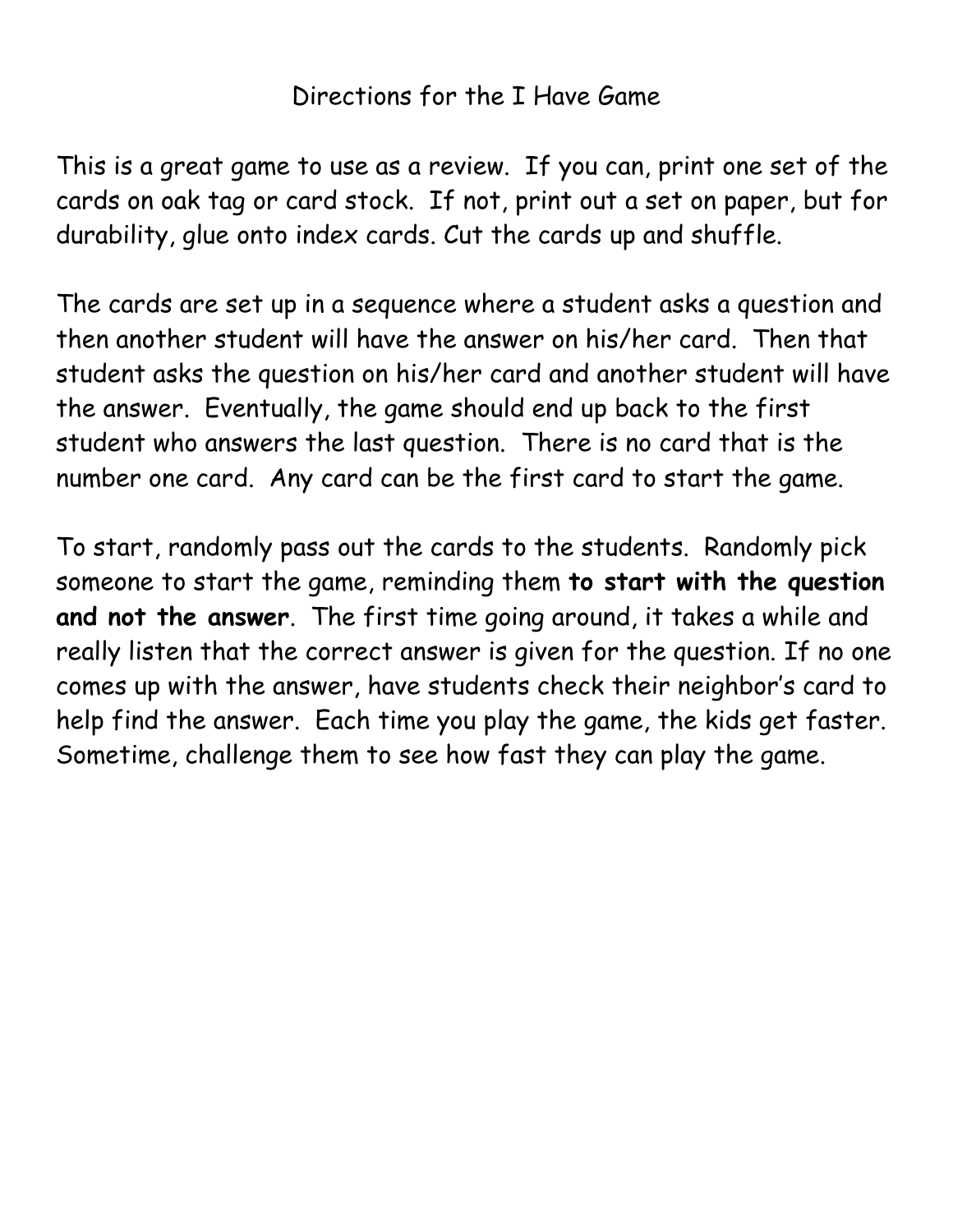| Erie Canal I Have Review Game   |                              |
|---------------------------------|------------------------------|
| I have railroads.               | I have 4 feet deep and 40    |
|                                 | feet wide.                   |
| Who has where the Erie Canal    |                              |
| was started?                    | Who has the nickname of the  |
|                                 | first Erie Canal?            |
| I have Rome, NY.                | I have Clinton's Ditch or    |
|                                 | Clinton's Folly.             |
|                                 |                              |
| Who has the cities that were at | Who has why the canal was    |
| the ends of the canal?          | built?                       |
| I have Albany and Buffalo.      | I have to move people, goods |
|                                 | & natural resources easily   |
|                                 | and cheaply across NY.       |
| Who has what 2 bodies of water  | Who has some cargoes that    |
| did the Erie Canal connect?     | went west on the canal?      |
| I have Lake Erie and The Hudson | I have people, tools, shoes, |
| River.                          | furniture, cloth, and glass. |
|                                 |                              |
| Who has the length of the first | Who has some cargoes that    |
| Erie Canal?                     | went east?                   |
| I have 363 miles.               | I have wheat, flour, lumber, |
|                                 | salt, corn and firewood.     |
|                                 |                              |
| Who has how deep and wide was   | Who has what passenger       |
| the first Erie Canal?           | boats were called?           |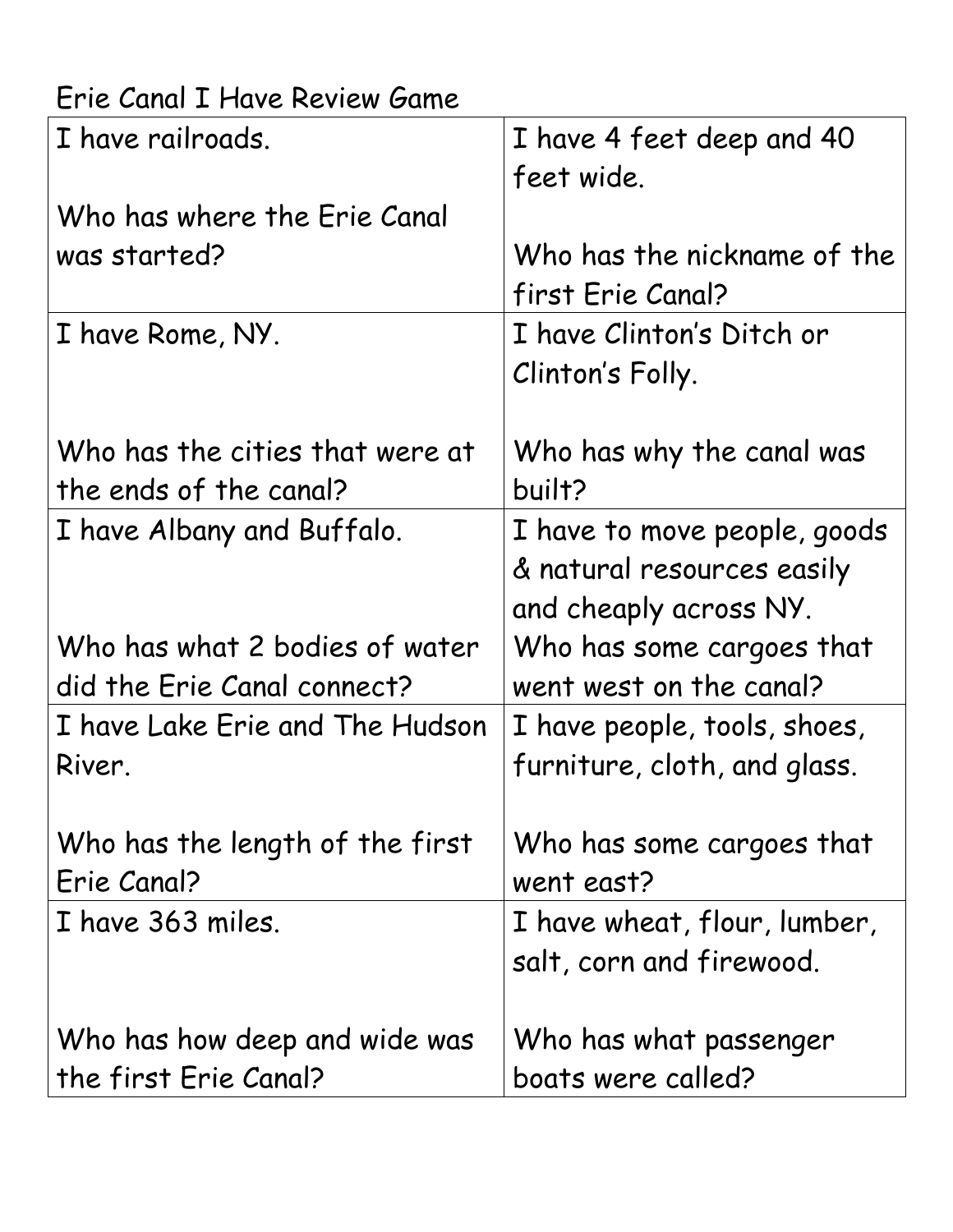| Erie Canal I Have Review page 2    |                              |  |
|------------------------------------|------------------------------|--|
| I have packet boats.               | I have July 4, 1817.         |  |
|                                    |                              |  |
| Who has what boats that carried    | Who has when the first canal |  |
| both passengers and cargo were     | was finished?                |  |
| called?                            |                              |  |
| I have line boats.                 | I have 1825.                 |  |
|                                    |                              |  |
|                                    |                              |  |
| Who has what boats were called     | Who has the names of the 3   |  |
| that carried just cargo?           | canals?                      |  |
| I have barges, lakers, or bullhead | I have The Erie Canal, The   |  |
| boats.                             | Enlarged Erie Canal, and the |  |
|                                    | Barge Canal.                 |  |
| Who has how the boats crossed      | Who has the length of the    |  |
| over rivers or swamps?             | <b>Enlarged Erie Canal?</b>  |  |
| I have by aqueducts.               | I have 350 miles.            |  |
|                                    |                              |  |
| Who has how boats went from        |                              |  |
| one level of the canal to the      | Who has the width and depth  |  |
| next?                              | of the Enlarged Erie Canal?  |  |
| I have locks.                      | I have 70 feet wide and 7    |  |
|                                    | feet deep.                   |  |
|                                    |                              |  |
| Who has when the first Erie        | Who has what is a canal?     |  |
| Canal was started?                 |                              |  |
|                                    |                              |  |
|                                    |                              |  |